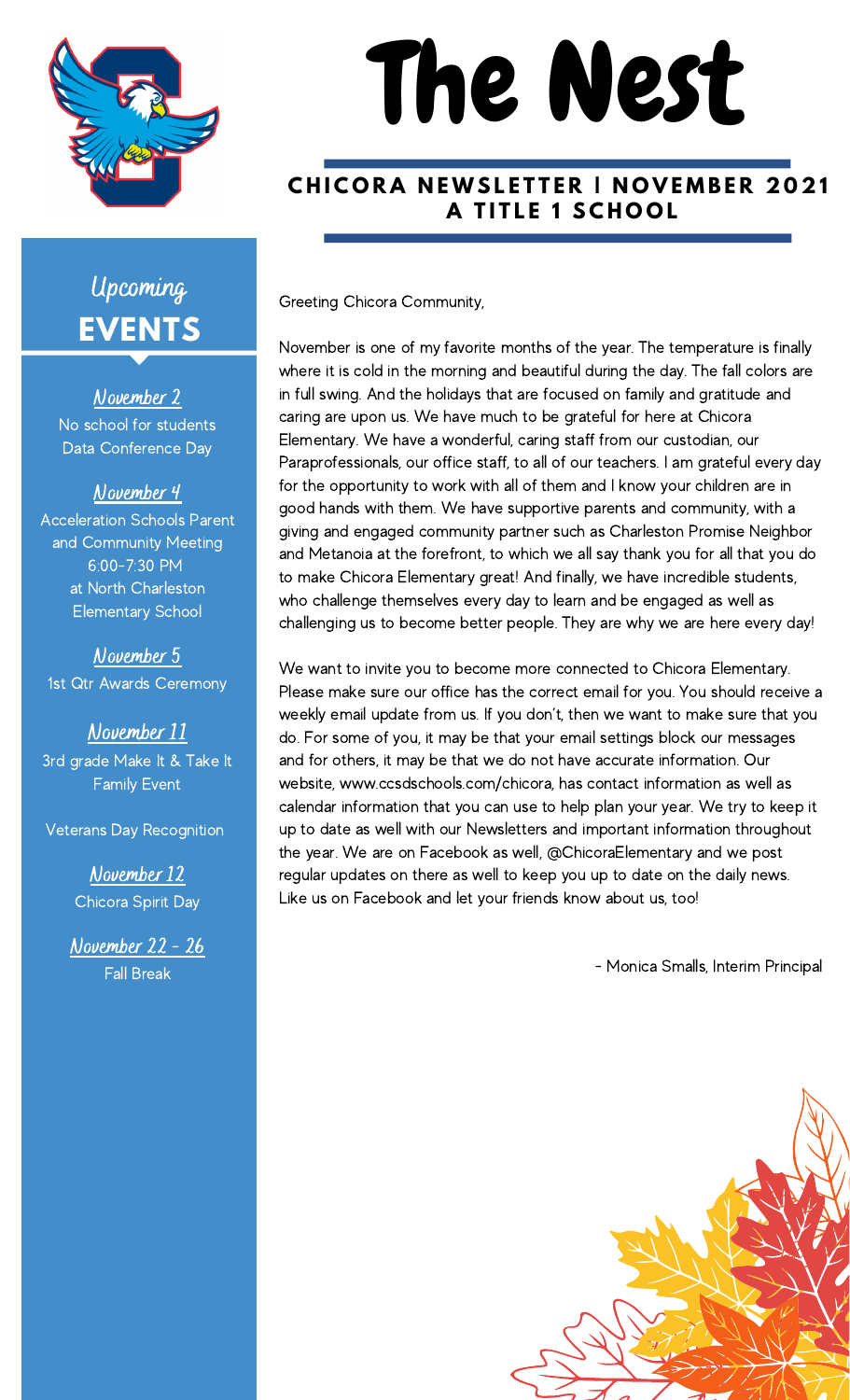#### Reminders

CCSD's facemask enforcement currently runs through Friday, November 12. This means that the face mask requirement will be enforced for all students, staff, and visitors on district property and school buses. CCSD Policy ADD says it will continue as long as the DHEC rating for Recent COVID Activity in Charleston County remains at "Medium" or "High." The most recent rating has the county at "Medium", but the number of cases and the percent positive are dropping each week.

The schoolwide classroom-to-home communication system - Class Dojo. You can create an account by downloading the app or through the website https://www.classdojo.com/. Your child's teacher will provide you with a parent code. If you do not have a parent code, click "Add child through a teacher" to search for your child's teacher and request to [connect](https://classdojo.zendesk.com/hc/en-us/articles/360050943651-How-Do-I-Request-to-Connect-to-My-Child-s-Teacher-#web) to their class.

#### Parent Advocate

Greetings! November is going to be an awesome month! As a friendly reminder, parents please remember to send excuses with your children when they return from an absence. I will have 50 turkeys along with some fixings to distribute the week before we go on break. COVID is causing many restrictions such as in-person events for the families. Please consider coming to some of the offered zoom events. Did you know...the research is overwhelmingly clear: when parents and guardians play a positive role in their children's education, students do better in school.

#### Guidance

Happy November! Thank you so much for participating in our anti-bulling Unity Day and Red Ribbon Week last month. We LOVE coming together for a great cause. This month we will wrap up bullying lessons and transition into Erin's Law. Erin's Law curriculum is a district-wide mandated curriculum that aims to stop and prevent child abuse through educational videos and lessons. For more information visit fightchildabuse.org or contact Ms. MacDonald.

## 1st Grade News

Hello 1st Grade Families, Our students have been working hard to do their best academically and behaviorally. We are so proud of all of their progress! In science and in language arts, we are learning about the phases of the moon. Please go outside with your child at night time to look at the moon and discuss what moon phase it is. The students are doing beautifully with their writing and are working on letter formation as well as remembering to put spaces between their words. In math, we are working on counting by 2s, 5s, and 10s and adding and subtracting using various strategies. Please ask your child to tell you a few double facts (5+5, 10+10, 4+4). During Number Corner, we are continuing to work on shape names and shape characteristics as well as writing math stories. In phonics, students are working on rhyming words, blending sounds, and segmenting sounds. These kids are becoming such great word readers! In Second Step students are working on identifying feelings and recognizing why feelings may change. Thank you so much for all of your support!

### 2nd Grade News

Hello, second graders! This month in Bridges Math we are finishing up Unit 2. We have been focusing on Place Value, adding on a number line, and measuring. In number corner, we have been collecting 5 minutes for each day we are in school. This is helping us to learn how to tell time. At the end of the month, we will have a Number corner Check up. We will begin unit three which will build on what we learned with addition on a number line. In ELA, we are moving into Module 2 which focuses on fossils and paleontology. We celebrated the finish of Module 1 by writing about everything we have learned in our "Most Important Thing about Schools" books.